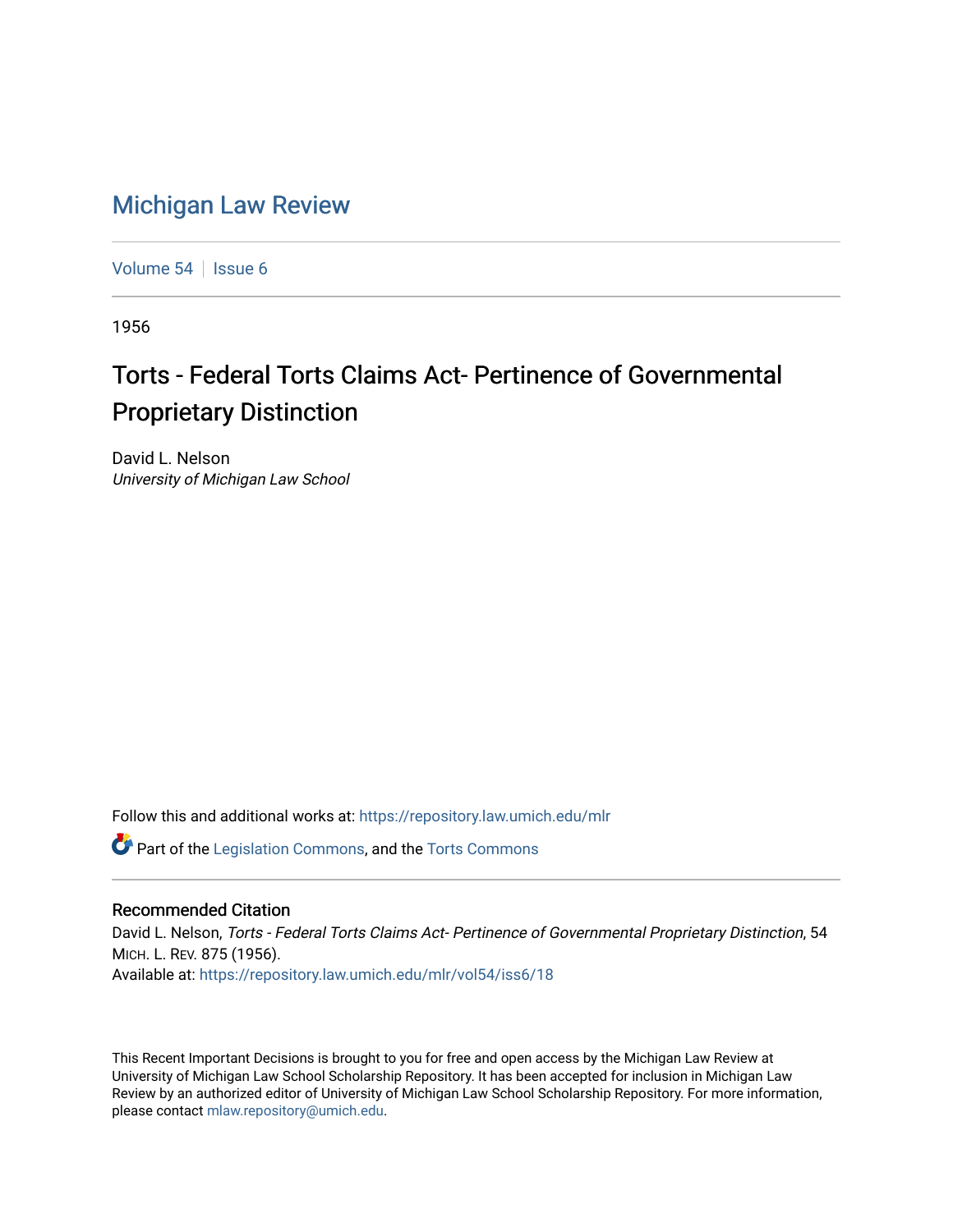TORTS - FEDERAL TORT CLAIMS ACT - PERTINENCE OF GOVERNMENTAL-PROPRIETARY DISTINCTION-The tug *Navajo* went aground and its cargo was severely damaged by water. The owners and insurers of the tug and its cargo brought an action under the Federal Tort Claims Act alleging that the grounding of the *Navajo* was caused by the failure of the light in the lighthouse on Chandeleur Island, and that this failure was attributable to negligent acts and omissions on the part of Coast Guard personnel whose duty it was to check the light. The district court dismissed the action on the ground that the United States had not consented to be sued in the manner in which this suit was brought, and the court of appeals affirmed.<sup>1</sup> The Supreme Court granted certiorari<sup>2</sup> and affirmed per curiam;<sup>3</sup> then, after granting a petition for rehearing,<sup>4</sup> vacated its former judgment and *held,* reversed, four justices dissenting. The Federal Tort Claims Act cannot be construed to provide that the United States has consented to be

1 (5th Cir. 1954) 211 F. (2d) 886. 2 348 U.S. 810, 75 S.Ct. 60 (1954). 8 349 U.S. 902, 75 S.Ct. 575 (1955). -¼ 349 U.S. 926, 75 S.Ct. 769 (1955).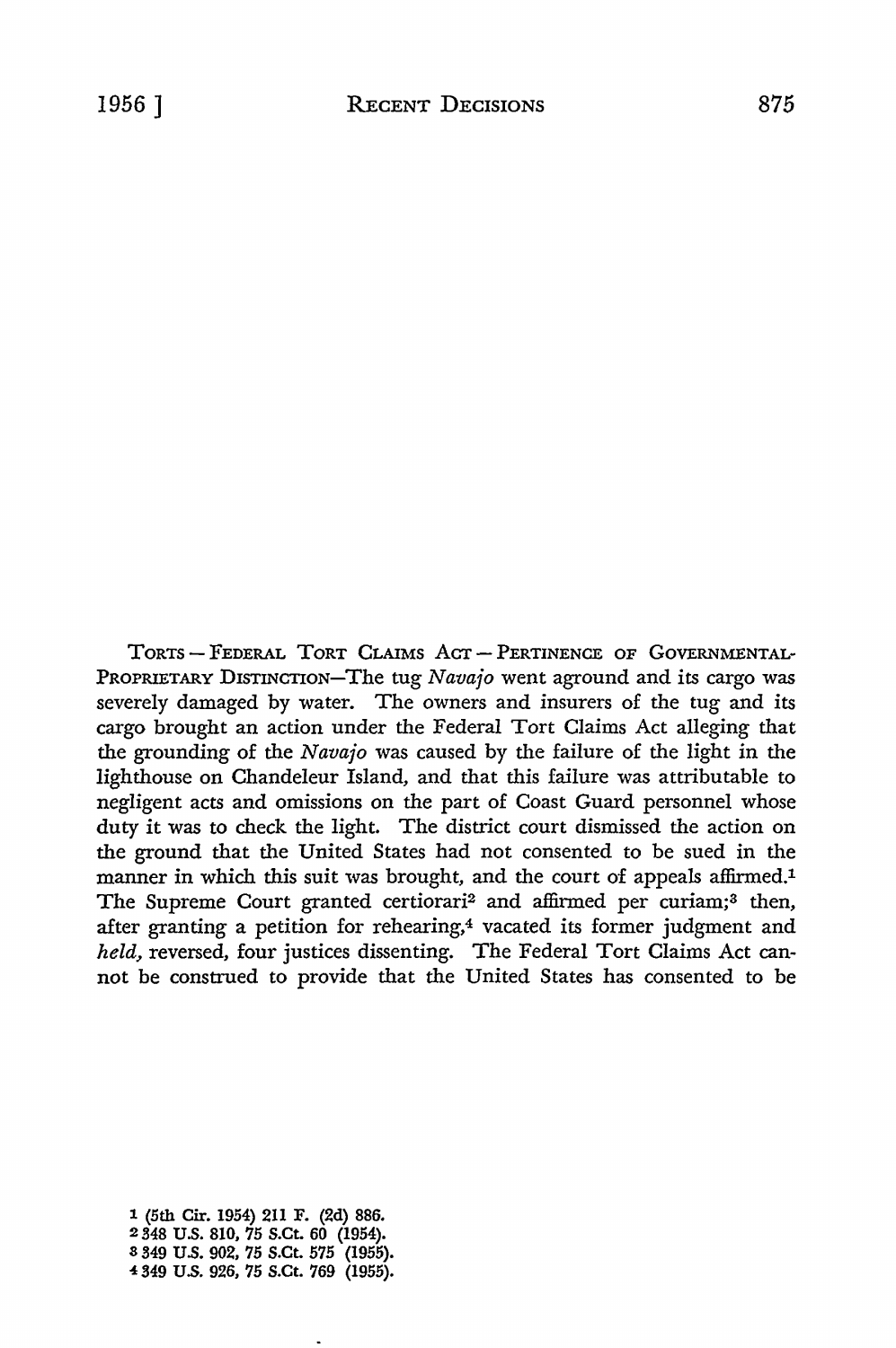sued only when it is engaged in a type of activity that private persons perform. *Indian Towing Co. v. United States,* 350 U.S. 61, 76 S. Ct. 122 (1955).

The Federal Tort Claims Act was enacted to waive federal tort immunity and alleviate the burden of private relief bills imposed on Congress.<sup>5</sup> Judicial interpretation has so limited the act, however, that recent writers have lamented its conversion into a motor vehicle accident law.<sup>6</sup> The decision in the principal case suggests a trend toward a more liberal construction of the entire statute. The act provides that the United States shall be suable for torts committed by its agents "to same extent as a private individual under like circumstances,"7 subject to certain exceptions.<sup>8</sup> It was argued in the principal case that since private persons do not operate lighthouses a private person could never be liable in these circumstances; consequently, the United States could not be liable. The Court's interpretation of the clause-that "like circumstances" does not mean "the same · circumstances"9-would seem to be sound statutory construction, yet there is a group of cases which support the argument rejected in the principal case. *Feres v. United States10* held that servicemen could not sue for injuries incident to military service. In that case, the Court said that the reason for its decision was that no private person has power to "conscript  $\ldots$  a private army," that there is no "analogous" liability in the law of torts, and that the action brought was "novel and unprecedented.''<sup>11</sup> The present decision limits the *Feres* case to military situations, although one is left to wonder upon what ground the distinction rests. To add to the confusion the cases following the *Feres* case relied on the language quoted, not only in cases of military service,<sup>12</sup> but in some instances applied it to injuries arising from other types of purely "governmental" activity. In *Dalehite v. United States* the Court decided that the federal government could not be sued for injuries caused by negligent fire fighting, relying on the *Feres* decision and citing the precise language referred to above.13 It has also been held that there is no waiver of immunity for injuries to federal prisoners,<sup>14</sup> or injuries arising from an erroneous flood forecast,15 since private persons do not operate prisons or disseminate flood

<sup>5</sup>See **S.** Hearing Before Subcommittee of the Committee on the Judiciary on S. 2690, 76th- Cong., 3d sess., p. 5 (1940).

<sup>6</sup>See Gellhom and Lauer, "Federal Liability for Personal and Property Damage," 29 **N.Y.** UNIV. L. R.Ev. 1325 at 1326 (1954).

128 U.S.C. (1952) §§2674, 1346 (b). <sup>8</sup>28 u.s.c. (1952) §2680.

<sup>9</sup>Principal case at 64.

10 340 U.S. 135, 71 S.Ct. 153 (1950).

11 Id. at 141-142.

'12See Archer v. United States, (9th Cir. 1954) 217 F. (2d) 548, cert. den. 348 U.S. 953, 75 S.Ct. 441 (1955). But cf. United States v. Brown, 348 U.S. 110, 75 S.Ct. 141 (1954).

13 346 U.S. 15, 73 S.Ct. 956 (1953). See also Rayonier v. United States, (9th Cir. 1955)

14 Sigmon v. United States, (D.C. Va. 1953) 110 F. Supp. 906; Shew v. United States, (D.C. N.C. 1953) 116 F. Supp. 1.

15 See National Mfg. Co. v. United States, (8th Cir. 1954) 210 F. (2d) 263,. cert. den.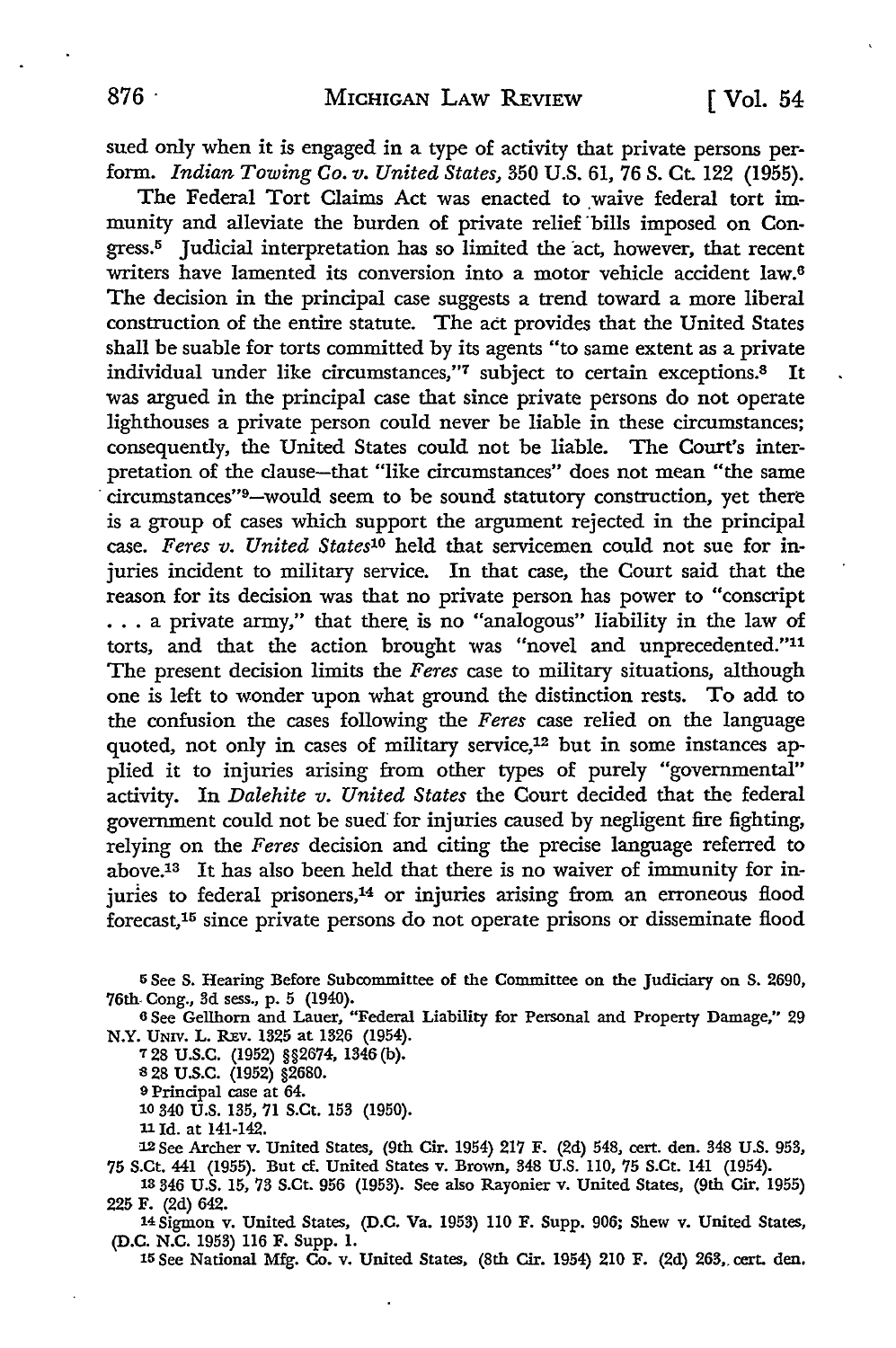information. More often than not, however, the courts have refused to apply the reasoning of the *Feres* case except to injuries incident to military service. Thus, such acts as exploding a nuclear device,<sup>16</sup> guarding a sunken vessel,<sup>17</sup> protecting a parking lot by a military policeman,<sup>18</sup> and operating an airport control tower,19 have been found to fall within the waiver, although in all these cases it was urged that private persons do not engage in these activities. In most of these cases the courts flatly refused to give weight to the reasoning of the *Feres* case.20 However, some courts have sought to distinguish the *Feres* case by finding identical private activity.21 Purely as a matter of construction, one court suggests, although in a different context, that the canon "expression of one thing is the exclusion of another" applies to that section which delineates the exceptions to the act, hence precluding any exceptions based on other sections.<sup>22</sup> Clearly the *Feres* doctrine would not stand this test. The soundest suggestion put forth on the statutory construction problem is that the "private person" clause was meant to describe the kind of liability intended, and not to prescribe limits for the operation of the act.23 The legislative history of the act is inconclusive, but the scattered comments that are available support this suggestion.<sup>24</sup> The policy issue lying at the heart of the construction problem presented by the principal case is whether or not the provisions of the act incorporate a distinction between federal activities that are governmental and those that are proprietary in nature. At the municipal corporation level the state courts overwhelmingly hold that there is immunity from suit for functions of a governmental nature, whereas the municipality can be sued when it inflicts injuries while acting in a proprietary capacity.25 Despite the adoption of a statute waiving sovereign immunity in New York,<sup>26</sup> the courts of that state still distinguish between governmental and proprietary functions when a suit is brought for

347 U.S. 967, 74 S.Ct. 778 (1954). But see Mid-Central Fish Co. v. United States, (D.C. Mo. 1953) 112 F. Supp. 792.

:16 Bulloch v. United States, (D.C. Utah 1955) 133 F. Supp. 885.

17 See Somerset Sea Food Co. v. United States, (4th Cir. 1951) 193 F. (2d) 631, a case with facts quite similar to those of the principal case.

18 Cerri v. United States, (D.C. Cal. 1948) 80 F. Supp. 831.

19 Eastern Air Lines v. Union Trust Co., (D.C. Cir. 1955) 221 F. (2d) 62 .

.20 E.g.: Cerri v. United States, note 18 supra; Somerset v. United States, note 17 supra .

.21 See Air Transport Associates v. United States, (9th Cir. 1955) 221 F. (2d) 467; Bulloch v. United States, note 16 supra.

.2.2 Wojciuk v. United States, (D.C. Wis. 1947) 74 F. Supp. 914 .

.23 See Gilroy v. United States, (D.C. D.C. 1953) 112 F. Supp. 664; Pennsylvania R. Co. v. United States, (D.C. N.J. 1954) 124 F. Supp. 52 .

.24 S. Hearing Before Subcommittee of the Committee on the Judiciary on S. 2690, 76th Cong., 3d sess., pp. 34, 37, 44 (1940); H. Hearing Before Committee on the Judiciary on H.R. 5373 and H.R. 6463, 77th Cong., 2d sess., pp. 31, 32, 33, 61 (1942). For a general summary of the legislative history of the act, see Dalehite v. United States, note 13 supra.

25 See Smith, "Municipal Tort Liability," 48 MICH. L. REV. 41 (1949).

26 Court of Claims Act, N.Y. Laws (1939) c. 860, §8.